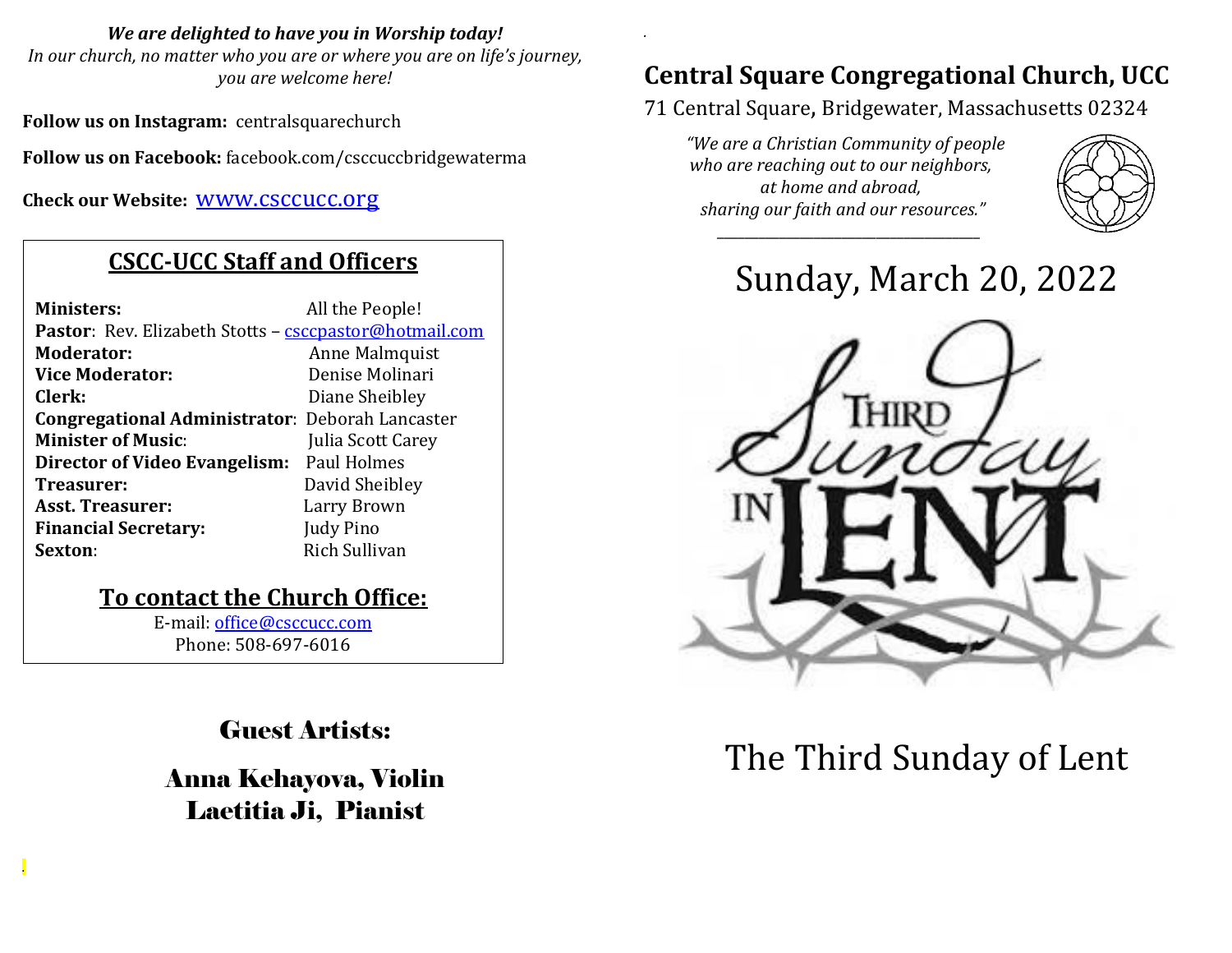| Prelude:                                                                                                                                                 |                                                                                                                                                                                                                                                                                                                   |                                                                                                                                                                                                                                                                                                                                                                                                                                                                                                                                                                                                                                                                                                                                                                                                                                                                                                                                                                                                                                                                | "Rhondo Allegro from Sonate Pathetique" | Beethoven                                                                                                                                                                                                                                                                                                                                                          | *Opening Hymn #212:                                                                                                                                                                                        | "O Jesus Christ"           | May Grateful Hymns  |  |  |
|----------------------------------------------------------------------------------------------------------------------------------------------------------|-------------------------------------------------------------------------------------------------------------------------------------------------------------------------------------------------------------------------------------------------------------------------------------------------------------------|----------------------------------------------------------------------------------------------------------------------------------------------------------------------------------------------------------------------------------------------------------------------------------------------------------------------------------------------------------------------------------------------------------------------------------------------------------------------------------------------------------------------------------------------------------------------------------------------------------------------------------------------------------------------------------------------------------------------------------------------------------------------------------------------------------------------------------------------------------------------------------------------------------------------------------------------------------------------------------------------------------------------------------------------------------------|-----------------------------------------|--------------------------------------------------------------------------------------------------------------------------------------------------------------------------------------------------------------------------------------------------------------------------------------------------------------------------------------------------------------------|------------------------------------------------------------------------------------------------------------------------------------------------------------------------------------------------------------|----------------------------|---------------------|--|--|
| <b>Welcome and Announcements</b>                                                                                                                         |                                                                                                                                                                                                                                                                                                                   |                                                                                                                                                                                                                                                                                                                                                                                                                                                                                                                                                                                                                                                                                                                                                                                                                                                                                                                                                                                                                                                                |                                         |                                                                                                                                                                                                                                                                                                                                                                    | <b>Moment for All Ages</b>                                                                                                                                                                                 |                            |                     |  |  |
| Introit:                                                                                                                                                 | "Said Judas to Mary"                                                                                                                                                                                                                                                                                              |                                                                                                                                                                                                                                                                                                                                                                                                                                                                                                                                                                                                                                                                                                                                                                                                                                                                                                                                                                                                                                                                | <b>Sydney Carter</b>                    | <b>Musical Meditation:</b>                                                                                                                                                                                                                                                                                                                                         | "Allegro from Spring Sonata" Beethoven                                                                                                                                                                     |                            |                     |  |  |
| <b>Scripture Reading:</b>                                                                                                                                |                                                                                                                                                                                                                                                                                                                   | Psalm 63                                                                                                                                                                                                                                                                                                                                                                                                                                                                                                                                                                                                                                                                                                                                                                                                                                                                                                                                                                                                                                                       | (Pew Bible pg. 458)                     |                                                                                                                                                                                                                                                                                                                                                                    | <b>Scripture Reading:</b>                                                                                                                                                                                  | Isaiah 55:1-13             | (Pew Bible pg. 548) |  |  |
| <i>*Gloria Patri:</i>                                                                                                                                    |                                                                                                                                                                                                                                                                                                                   |                                                                                                                                                                                                                                                                                                                                                                                                                                                                                                                                                                                                                                                                                                                                                                                                                                                                                                                                                                                                                                                                |                                         | <b>Gospel Reading:</b>                                                                                                                                                                                                                                                                                                                                             | Luke 13:1-9                                                                                                                                                                                                | (Pew Bible pg. 848)        |                     |  |  |
| Glory be to the Father, and to the Son and to the Holy Ghost.<br>As it was in the beginning, is now and ever shall be,<br>World without end, Amen. Amen. |                                                                                                                                                                                                                                                                                                                   |                                                                                                                                                                                                                                                                                                                                                                                                                                                                                                                                                                                                                                                                                                                                                                                                                                                                                                                                                                                                                                                                |                                         | <b>Sermon</b>                                                                                                                                                                                                                                                                                                                                                      |                                                                                                                                                                                                            |                            |                     |  |  |
|                                                                                                                                                          |                                                                                                                                                                                                                                                                                                                   |                                                                                                                                                                                                                                                                                                                                                                                                                                                                                                                                                                                                                                                                                                                                                                                                                                                                                                                                                                                                                                                                |                                         | <b>Musical Meditation:</b>                                                                                                                                                                                                                                                                                                                                         | "Adagio from Spring Sonata"<br>Beethoven                                                                                                                                                                   |                            |                     |  |  |
| <i><b>*Call to Worship</b></i><br>(inspired by Isaiah 55: 1-3)                                                                                           |                                                                                                                                                                                                                                                                                                                   |                                                                                                                                                                                                                                                                                                                                                                                                                                                                                                                                                                                                                                                                                                                                                                                                                                                                                                                                                                                                                                                                |                                         | <b>Prayers of the People</b>                                                                                                                                                                                                                                                                                                                                       |                                                                                                                                                                                                            |                            |                     |  |  |
| One:<br>Come to the water, all you who thirst-                                                                                                           |                                                                                                                                                                                                                                                                                                                   |                                                                                                                                                                                                                                                                                                                                                                                                                                                                                                                                                                                                                                                                                                                                                                                                                                                                                                                                                                                                                                                                |                                         |                                                                                                                                                                                                                                                                                                                                                                    | <b>Pastoral Prayer</b>                                                                                                                                                                                     |                            |                     |  |  |
| come drink deeply from the river of life.<br>Come to the water, all you who are weary-                                                                   |                                                                                                                                                                                                                                                                                                                   |                                                                                                                                                                                                                                                                                                                                                                                                                                                                                                                                                                                                                                                                                                                                                                                                                                                                                                                                                                                                                                                                |                                         |                                                                                                                                                                                                                                                                                                                                                                    | The Lord's Prayer<br>(Please use the wording that is most meaningful for you.)                                                                                                                             |                            |                     |  |  |
| All:                                                                                                                                                     | come rest in the quiet pools of God's love.<br>Come to the water, all you who long for a justice-<br>come be renewed in God's ever-flowing stream.<br>For God is here among us,<br>washing away the dust and grime of our lives,<br>and pouring out the Spirit on all who thirst.<br>Let us worship God together. |                                                                                                                                                                                                                                                                                                                                                                                                                                                                                                                                                                                                                                                                                                                                                                                                                                                                                                                                                                                                                                                                |                                         | Our Father, who art in heaven, hallowed be thy name.<br>Thy Kingdom come, thy will be done, on earth as it is in heaven.<br>Give us this day our daily bread and forgive us our sins,<br>as we forgive those who sin against us.<br>And lead us not into temptation, but deliver us from evil.<br>For thine is the kingdom, the power and the glory forever. Amen. |                                                                                                                                                                                                            |                            |                     |  |  |
|                                                                                                                                                          |                                                                                                                                                                                                                                                                                                                   |                                                                                                                                                                                                                                                                                                                                                                                                                                                                                                                                                                                                                                                                                                                                                                                                                                                                                                                                                                                                                                                                | *Closing Hymn #211:                     | "Lord Jesus Through Forty Days"                                                                                                                                                                                                                                                                                                                                    |                                                                                                                                                                                                            |                            |                     |  |  |
| * Prayer of Invocation (based on Psalm 145:15-16, Isaiah 55:1-3, John 6:35)<br>Holy God, we look to You in hope;                                         |                                                                                                                                                                                                                                                                                                                   |                                                                                                                                                                                                                                                                                                                                                                                                                                                                                                                                                                                                                                                                                                                                                                                                                                                                                                                                                                                                                                                                | <b>Musical Benediction:</b>             | "Scherzo from Spring Sonata" Beethoven                                                                                                                                                                                                                                                                                                                             |                                                                                                                                                                                                            |                            |                     |  |  |
| One:                                                                                                                                                     |                                                                                                                                                                                                                                                                                                                   | and You give us what we need.<br>You open Your hand                                                                                                                                                                                                                                                                                                                                                                                                                                                                                                                                                                                                                                                                                                                                                                                                                                                                                                                                                                                                            |                                         |                                                                                                                                                                                                                                                                                                                                                                    | Postlude:                                                                                                                                                                                                  | "Rondo from Spring Sonata" | Beethoven           |  |  |
| All:<br>One:                                                                                                                                             |                                                                                                                                                                                                                                                                                                                   | and satisfy the hunger and thirst of every living thing.<br>Fun Fact: March 21 is the birthday of Johann Sebastian Bach, born in<br>We turn to You again, longing to be filled-<br>Eisenach, Germany, in 1685. He worked as the city of Leipzig's director of<br>to eat of the Bread of Life,<br>church music for most of his life, composing a cantata every single week (and<br>to drink from Your life-giving streams,<br>later, every month). In the midst of these demands, he composed a wide<br>to taste Your goodness and live.<br>range of classic theological work, including The Passion According to St. John<br>May the time we spend together in worship<br>(1723), The Passion According to St. Matthew (1729), and the Mass in B<br>nourish our hearts and minds;<br>minor (1733). After his death, later composers realized that even the<br>may it strengthen our relationship with You,<br>exercises he wrote for his music students were themselves masterpieces. He<br>and renew our commitment to live in this world as Your<br>faithful |                                         |                                                                                                                                                                                                                                                                                                                                                                    |                                                                                                                                                                                                            |                            |                     |  |  |
| All:                                                                                                                                                     | disciples.                                                                                                                                                                                                                                                                                                        | For You alone are God,<br>the Source and Sustainer of life.<br>In Jesus' name, Amen.                                                                                                                                                                                                                                                                                                                                                                                                                                                                                                                                                                                                                                                                                                                                                                                                                                                                                                                                                                           |                                         |                                                                                                                                                                                                                                                                                                                                                                    | said, "I play the notes as they are written, but it is God who makes the music."<br>*Please rise in body and spirit.<br>Please Note: This service is subject to change by the guidance of the Holy Spirit. |                            |                     |  |  |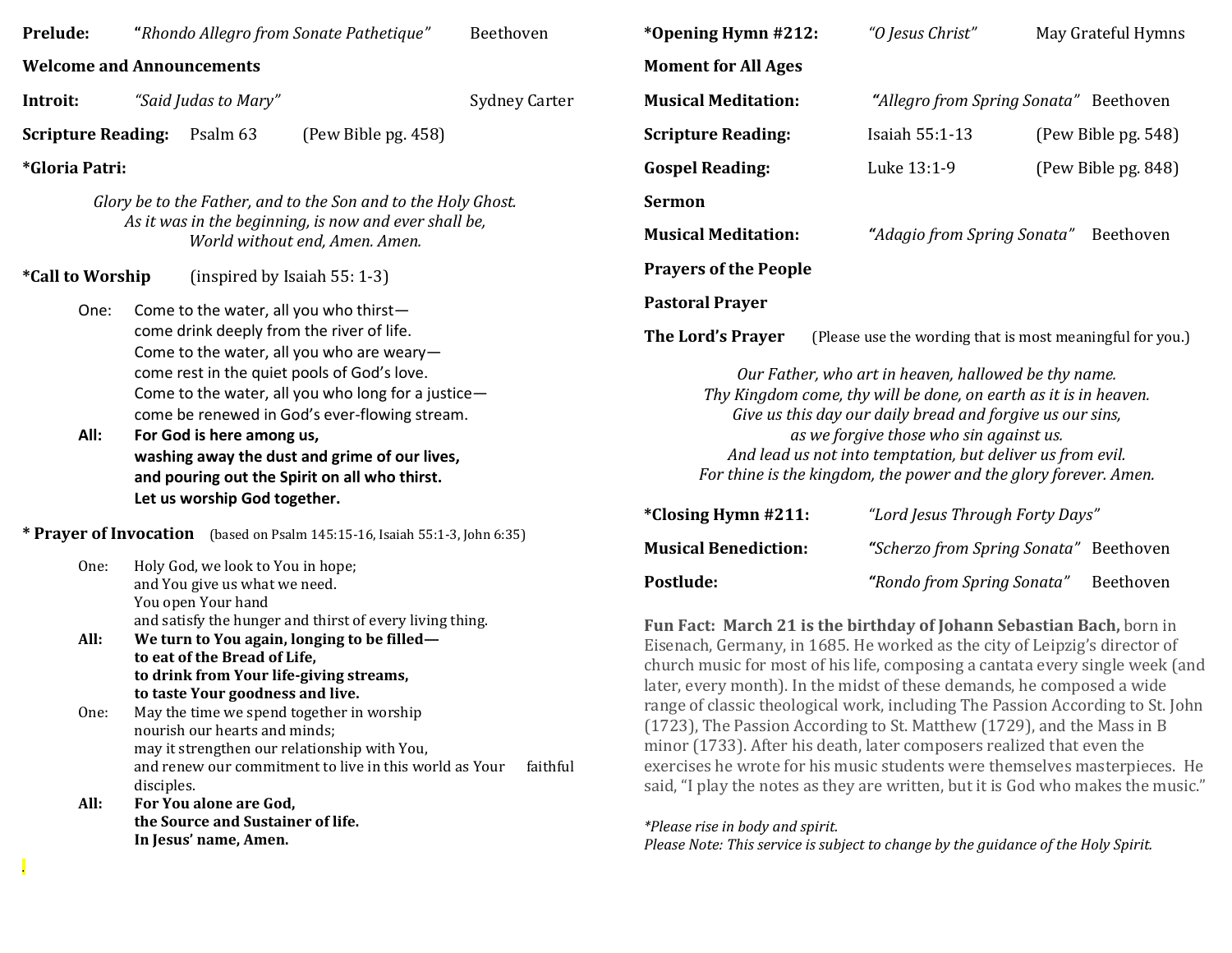#### **Mustard Seeds Prayer List of the People**

For the week of March 21 - March 27, 2022

*Please note: Prayer requests should be submitted by calling the Church Office at: (508) 697-6016 or by e-mail to: office@csccucc.com no later than 12:00 noon on Mondays.*

#### *Continued prayers for all veterans and those serving on active duty in the military both in the United States and abroad.*

- Prayers of support and continued healing for Mike Bundock (3/16)
- Prayers for health and healing for all those suffering from COVID and other related illnesses (3/17)
- Prayers of health and healing for Michelle VonLocum (3/14)
- Prayers of comfort for Herb Doniger and his family (3/14)
- Prayers of health and healing for Norman Brailsford, the brother of Gordon Brailsford, who is recovering from hip replacement surgery. (3/7)
- Prayers for health and healing for Terry Burke and his wife, Sally. Terry is recovering from recent surgery. (2/24)
- Prayers for health and healing for Carl Albro and his wife, Donna. Carl is recovering from recent surgery. (2/24)
- Prayers for Jac and their partner Brooke. (1/25)

*.*

# 2022 Lenten Journey Theme: RETURNING



Wednesday, March 2 - Ash Wednesday Worship Service (7pm) **Sunday, March 6** - First Sunday of Lent Worship (10am)

Communion, Community, & Spiritual Growth (6pm) Wed., March 9 - Contemplative Prayer & Meditation (7pm) **Sunday, March 13** - Second Sunday of Lent Worship (10am) Wed., March 16 - Contemplative Prayer & Meditation (7pm) **Sunday, March 20** - Third Sunday of Lent Worship (10am) Wed., March 23 - Contemplative Prayer & Meditation (7pm) **Sunday, March 27** - Fourth Sunday of Lent Worship (10am) Wed., March 30 - Contemplative Prayer & Meditation (7pm) **Saturday, April 2** - Lenten Book Study

"No Cure For Being Human" by Kate Bowler (9am) **Sunday, April 3** - Fifth Sunday of Lent Worship (10am)

Communion, Community & Spiritual Growth (6pm) **Sunday, April 10** - Palm Sunday Worship (10am) Thursday, April 14 - Maundy Thursday Worship (7pm) Friday, April 15 - Good Friday Music and Meditation (3pm) **Saturday, April 16** - Holy Saturday End of Life Planning (10am) **Sunday, April 17 - Easter Sunday Worship** 

(6:30am at Hanson Farm, 10am CSCC Sanctuary)

Central Square Church, UCC 71 Central Sq., Bridgewater, MA 02324

csccucc.org

508.697.6016